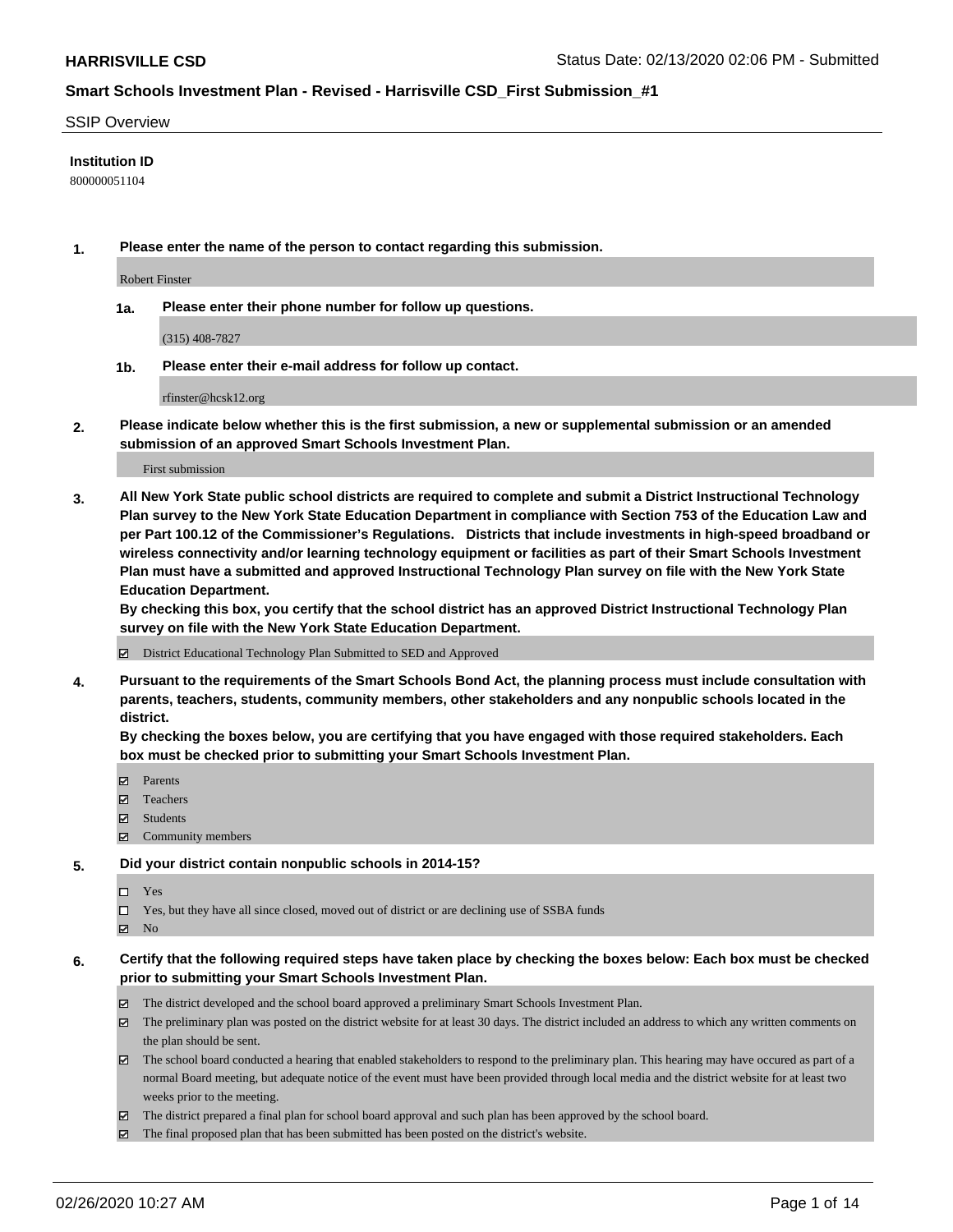SSIP Overview

**6a. Please upload the proposed Smart Schools Investment Plan (SSIP) that was posted on the district's website, along with any supporting materials. Note that this should be different than your recently submitted Educational Technology Survey. The Final SSIP, as approved by the School Board, should also be posted on the website and remain there during the course of the projects contained therein.**

Smart Schools Bond Act updated.pptx

**6b. Enter the webpage address where the final Smart Schools Investment Plan is posted. The Plan should remain posted for the life of the included projects.**

https://www.hcsk12.org/cms/lib/NY01913701/Centricity/Domain/4/Smart%20Schools%20Bond%20Act%20updated.pdf

**7. Please enter an estimate of the total number of students and staff that will benefit from this Smart Schools Investment Plan based on the cumulative projects submitted to date.**

450

**8. An LEA/School District may partner with one or more other LEA/School Districts to form a consortium to pool Smart Schools Bond Act funds for a project that meets all other Smart School Bond Act requirements. Each school district participating in the consortium will need to file an approved Smart Schools Investment Plan for the project and submit a signed Memorandum of Understanding that sets forth the details of the consortium including the roles of each respective district.**

 $\Box$  The district plans to participate in a consortium to partner with other school district(s) to implement a Smart Schools project.

### **9. Please enter the name and 6-digit SED Code for each LEA/School District participating in the Consortium.**

| Partner LEA/District | <b>ISED BEDS Code</b> |
|----------------------|-----------------------|
| (No Response)        | (No Response)         |

#### **10. Please upload a signed Memorandum of Understanding with all of the participating Consortium partners.**

(No Response)

**11. Your district's Smart Schools Bond Act Allocation is:**

\$476,311

#### **12. Final 2014-15 BEDS Enrollment to calculate Nonpublic Sharing Requirement**

|            | Public Enrollment | Nonpublic Enrollment | Total Enrollment | I Nonpublic Percentage |
|------------|-------------------|----------------------|------------------|------------------------|
| Enrollment | 390               |                      | 390.00           | 0.00                   |

**13. This table compares each category budget total, as entered in that category's page, to the total expenditures listed in the category's expenditure table. Any discrepancies between the two must be resolved before submission.**

|                                          | Sub-Allocations | <b>Expenditure Totals</b> | <b>Difference</b> |
|------------------------------------------|-----------------|---------------------------|-------------------|
| <b>School Connectivity</b>               | 0.00            | 0.00                      | 0.00              |
| Connectivity Projects for<br>Communities | 0.00            | 0.00                      | 0.00              |
| Classroom Technology                     | 0.00            | 0.00                      | 0.00              |
| Pre-Kindergarten Classrooms              | 0.00            | 0.00                      | 0.00              |
| Replace Transportable<br>Classrooms      | 0.00            | 0.00                      | 0.00              |
| High-Tech Security Features              | 300,494.00      | 300,494.00                | 0.00              |
| Nonpublic Loan                           | 0.00            | 0.00                      | 0.00              |
| Totals:                                  |                 |                           |                   |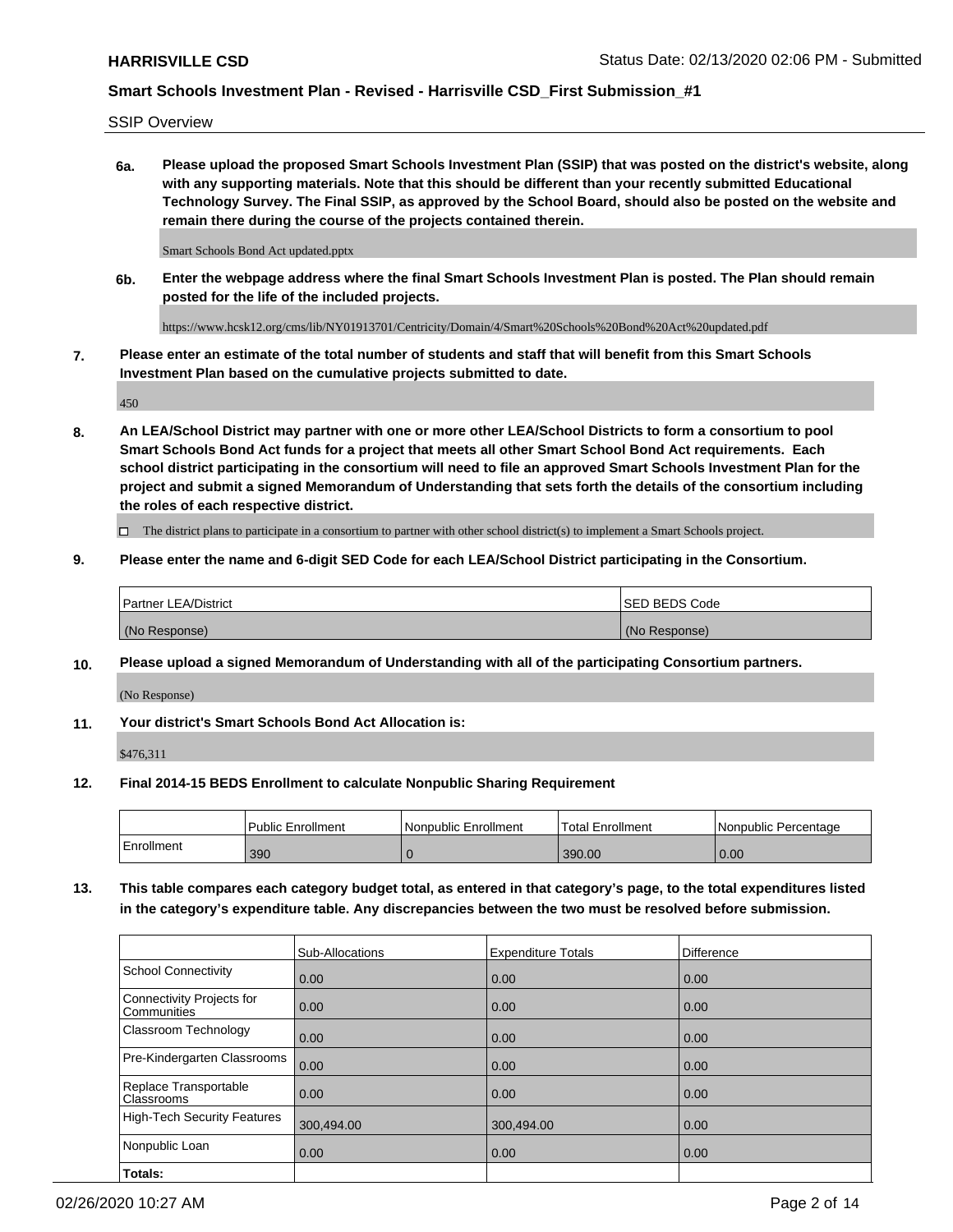SSIP Overview

| 300,494                | 300,494            | 0                 |
|------------------------|--------------------|-------------------|
| <b>Sub-Allocations</b> | Expenditure Totals | <b>Difference</b> |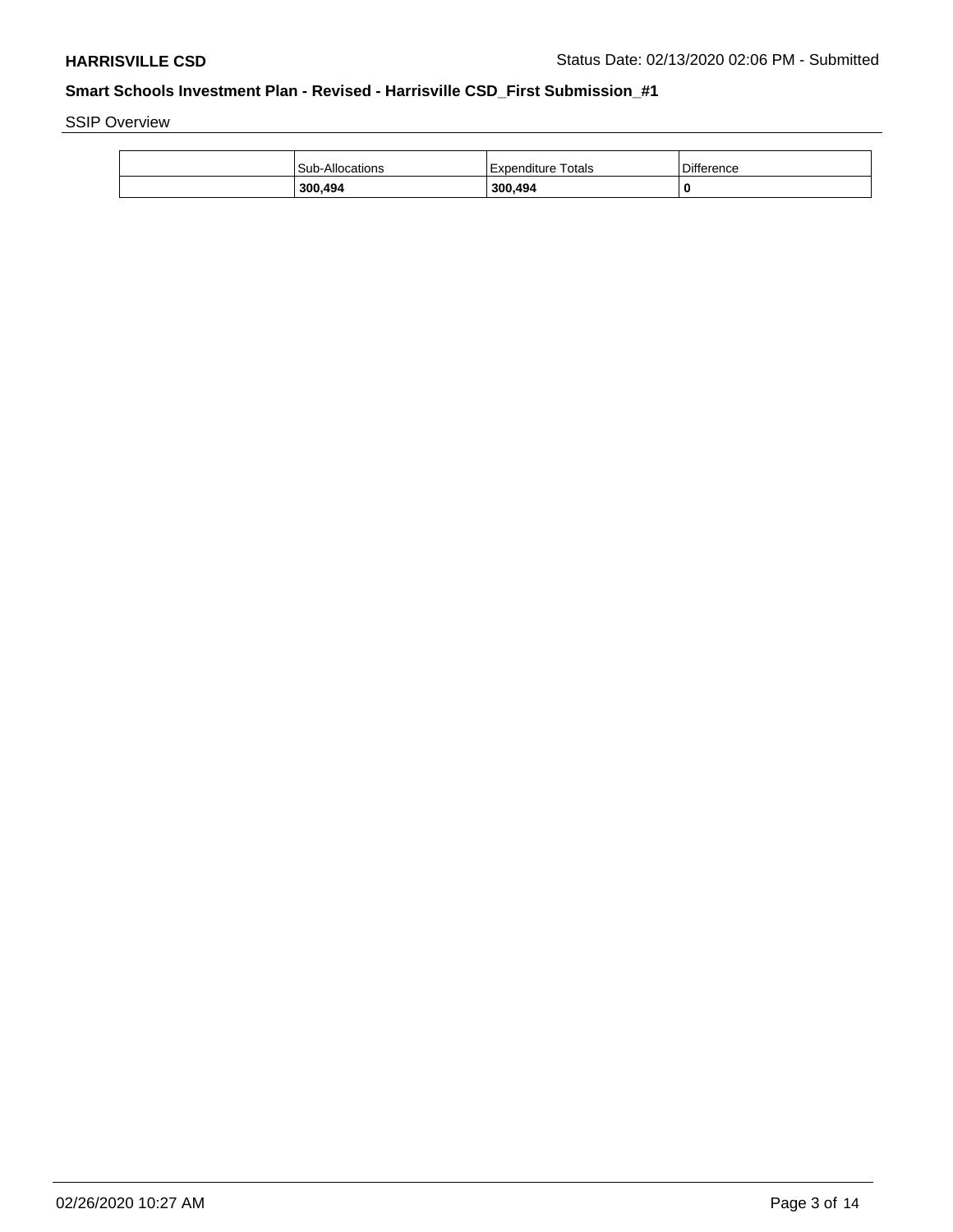School Connectivity

- **1. In order for students and faculty to receive the maximum benefit from the technology made available under the Smart Schools Bond Act, their school buildings must possess sufficient connectivity infrastructure to ensure that devices can be used during the school day. Smart Schools Investment Plans must demonstrate that:**
	- **• sufficient infrastructure that meets the Federal Communications Commission's 100 Mbps per 1,000 students standard currently exists in the buildings where new devices will be deployed, or**
	- **• is a planned use of a portion of Smart Schools Bond Act funds, or**
	- **• is under development through another funding source.**

**Smart Schools Bond Act funds used for technology infrastructure or classroom technology investments must increase the number of school buildings that meet or exceed the minimum speed standard of 100 Mbps per 1,000 students and staff within 12 months. This standard may be met on either a contracted 24/7 firm service or a "burstable" capability. If the standard is met under the burstable criteria, it must be:**

**1. Specifically codified in a service contract with a provider, and**

**2. Guaranteed to be available to all students and devices as needed, particularly during periods of high demand, such as computer-based testing (CBT) periods.**

**Please describe how your district already meets or is planning to meet this standard within 12 months of plan submission.**

(No Response)

**1a. If a district believes that it will be impossible to meet this standard within 12 months, it may apply for a waiver of this requirement, as described on the Smart Schools website. The waiver must be filed and approved by SED prior to submitting this survey.**

 $\Box$  By checking this box, you are certifying that the school district has an approved waiver of this requirement on file with the New York State Education Department.

**2. Connectivity Speed Calculator (Required). If the district currently meets the required speed, enter "Currently Met" in the last box: Expected Date When Required Speed Will be Met.**

|                  | l Number of     | Required Speed | Current Speed in | Expected Speed | Expected Date                           |
|------------------|-----------------|----------------|------------------|----------------|-----------------------------------------|
|                  | <b>Students</b> | In Mbps        | l Mbps           | to be Attained | When Required                           |
|                  |                 |                |                  |                | l Within 12 Months ISpeed Will be Met l |
| Calculated Speed | (No Response)   | 0.00           | (No Response)    | (No Response)  | (No Response)                           |

**3. Describe how you intend to use Smart Schools Bond Act funds for high-speed broadband and/or wireless connectivity projects in school buildings.**

(No Response)

**4. Describe the linkage between the district's District Instructional Technology Plan and how the proposed projects will improve teaching and learning. (There should be a link between your response to this question and your responses to Question 1 in Section IV - NYSED Initiatives Alignment: "Explain how the district use of instructional technology will serve as a part of a comprehensive and sustained effort to support rigorous academic standards attainment and performance improvement for students."** 

**Your answer should also align with your answers to the questions in Section II - Strategic Technology Planning and the associated Action Steps in Section III - Action Plan.)**

(No Response)

**5. If the district wishes to have students and staff access the Internet from wireless devices within the school building, or in close proximity to it, it must first ensure that it has a robust Wi-Fi network in place that has sufficient bandwidth to meet user demand.**

**Please describe how you have quantified this demand and how you plan to meet this demand.**

(No Response)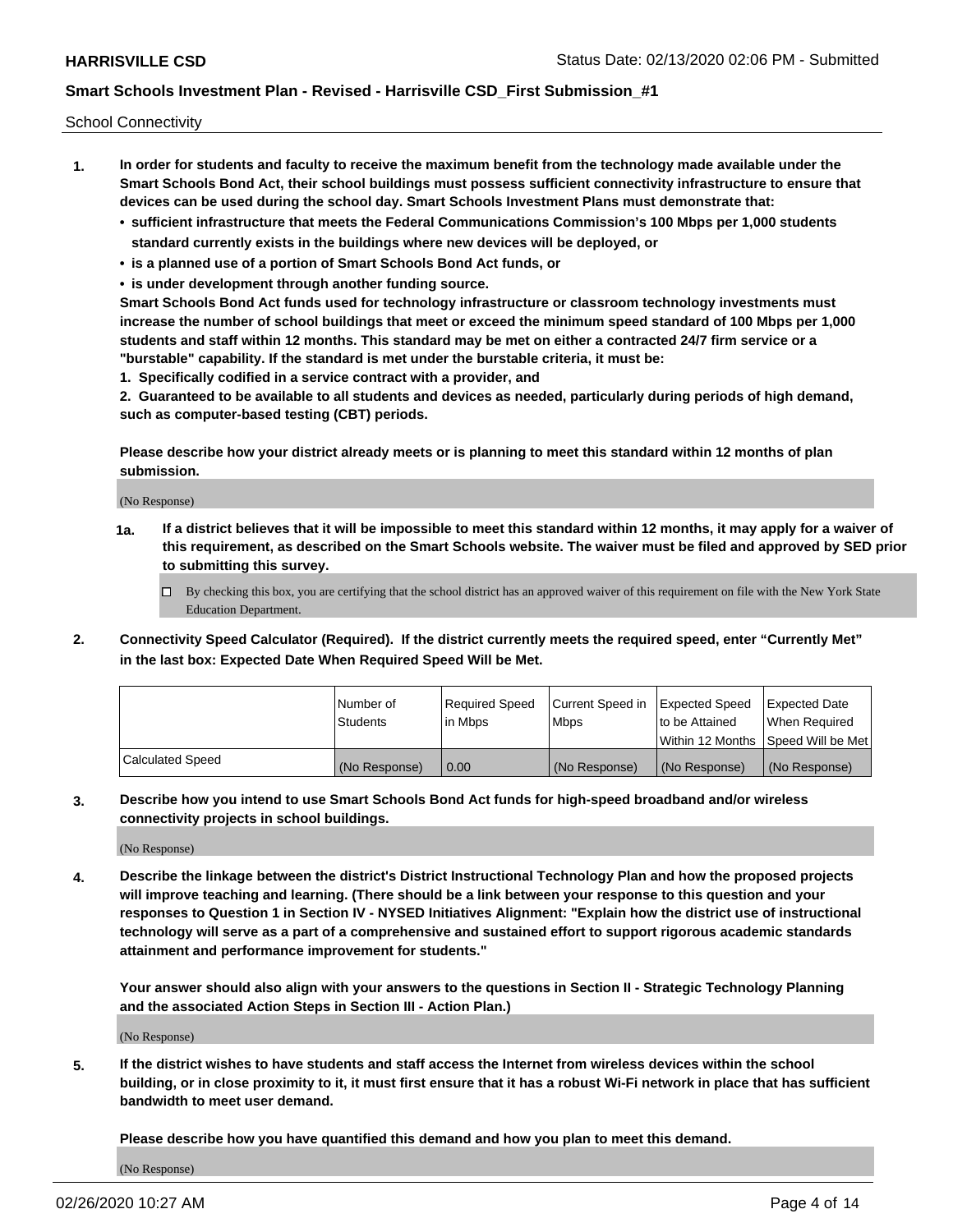School Connectivity

**6. Smart Schools plans with any expenditures in the School Connectivity category require a project number from the Office of Facilities Planning. Districts must submit an SSBA LOI and receive project numbers prior to submitting the SSIP. As indicated on the LOI, some projects may be eligible for a streamlined review and will not require a building permit.**

**Please indicate on a separate row each project number given to you by the Office of Facilities Planning.**

| Project Number |  |
|----------------|--|
| (No Response)  |  |

**7. Certain high-tech security and connectivity infrastructure projects may be eligible for an expedited review process as determined by the Office of Facilities Planning.**

### **Was your project deemed eligible for streamlined review?**

(No Response)

### **8. Include the name and license number of the architect or engineer of record.**

| Name          | License Number |
|---------------|----------------|
| (No Response) | (No Response)  |

### **9. Public Expenditures – Loanable (Counts toward the nonpublic loan calculation)**

| Select the allowable expenditure type.<br>Repeat to add another item under each type. | <b>PUBLIC</b> Items to be<br>l Purchased | Quantity         | l Cost Per Item  | <b>Total Cost</b> |
|---------------------------------------------------------------------------------------|------------------------------------------|------------------|------------------|-------------------|
| (No Response)                                                                         | (No Response)                            | (No<br>Response) | (No<br>Response) | 0.00              |
|                                                                                       |                                          | 0                | 0.00             |                   |

### **10. Public Expenditures – Non-Loanable (Does not count toward nonpublic loan calculation)**

| Select the allowable expenditure | <b>PUBLIC</b> Items to be purchased | Quantity      | Cost per Item | <b>Total Cost</b> |
|----------------------------------|-------------------------------------|---------------|---------------|-------------------|
| type.                            |                                     |               |               |                   |
| Repeat to add another item under |                                     |               |               |                   |
| each type.                       |                                     |               |               |                   |
| (No Response)                    | (No Response)                       | (No Response) | (No Response) | 0.00              |
|                                  |                                     |               | 0.00          |                   |

#### **11. Final 2014-15 BEDS Enrollment to calculate Nonpublic Sharing Requirement (no changes allowed.)**

|            | Public Enrollment | l Nonpublic Enrollment | <b>Total Enrollment</b> | Nonpublic Percentage |
|------------|-------------------|------------------------|-------------------------|----------------------|
| Enrollment | 390               |                        | 390.00                  | 0.00                 |

### **12. Total Public Budget - Loanable (Counts toward the nonpublic loan calculation)**

|                                               | Public Allocations | <b>Estimated Nonpublic Loan</b><br>Amount | Estimated Total Sub-Allocations |
|-----------------------------------------------|--------------------|-------------------------------------------|---------------------------------|
| Network/Access Costs                          | (No Response)      | 0.00                                      | 0.00                            |
| School Internal Connections and<br>Components | (No Response)      | 0.00                                      | 0.00                            |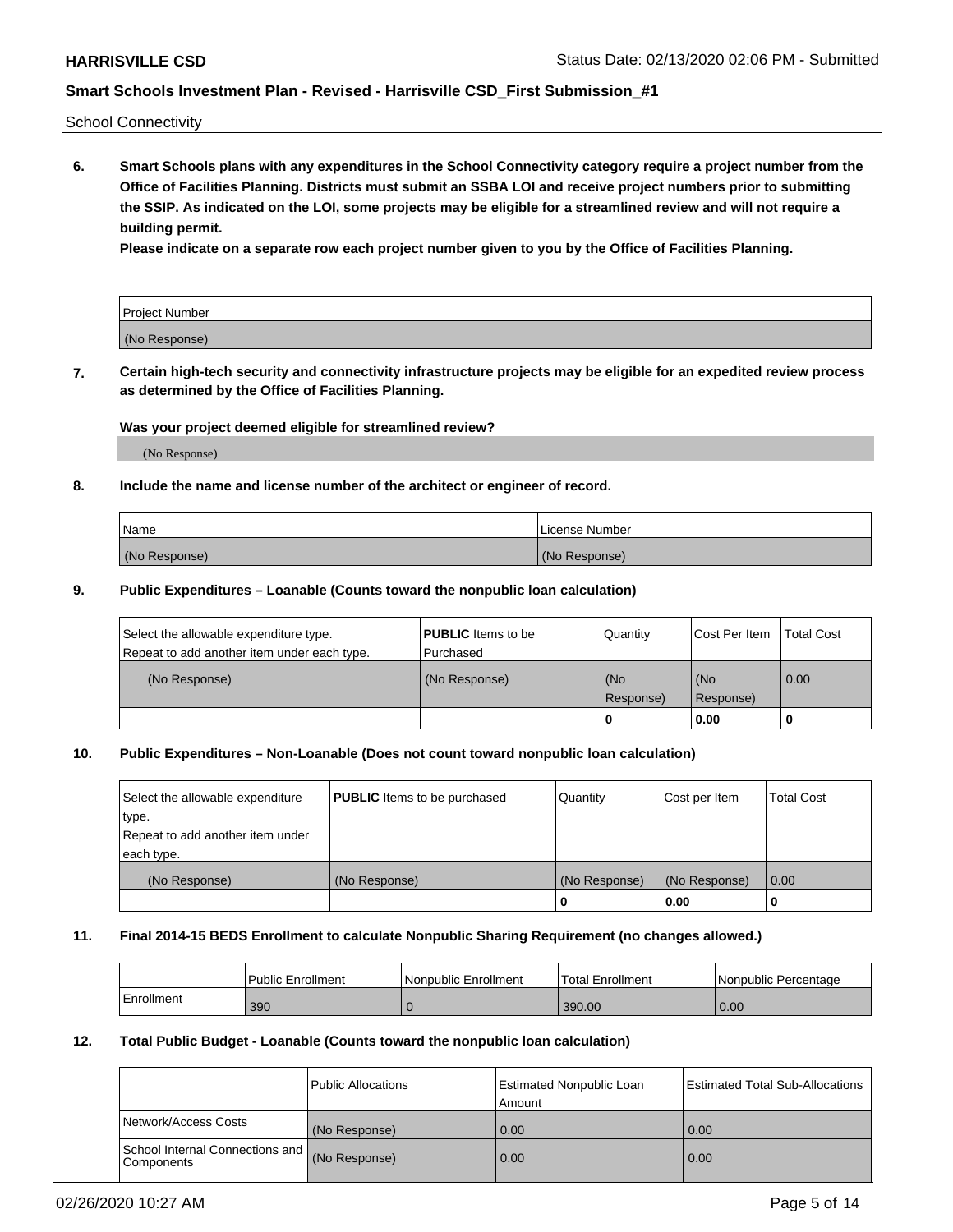School Connectivity

|         | Public Allocations | <b>Estimated Nonpublic Loan</b><br>l Amount | <b>Estimated Total Sub-Allocations</b> |
|---------|--------------------|---------------------------------------------|----------------------------------------|
| l Other | (No Response)      | 0.00                                        | 0.00                                   |
| Totals: | 0.00               | 0                                           |                                        |

# **13. Total Public Budget – Non-Loanable (Does not count toward the nonpublic loan calculation)**

|                                                   | Sub-<br>Allocation |
|---------------------------------------------------|--------------------|
|                                                   |                    |
| Network/Access Costs                              | (No Response)      |
| <b>Outside Plant Costs</b>                        | (No Response)      |
| <b>School Internal Connections and Components</b> | (No Response)      |
| Professional Services                             | (No Response)      |
| Testing                                           | (No Response)      |
| <b>Other Upfront Costs</b>                        | (No Response)      |
| <b>Other Costs</b>                                | (No Response)      |
| <b>Totals:</b>                                    | 0.00               |

# **14. School Connectivity Totals**

|                          | Total Sub-Allocations |
|--------------------------|-----------------------|
| Total Loanable Items     | 0.00                  |
| Total Non-Ioanable Items | 0.00                  |
| Totals:                  | 0                     |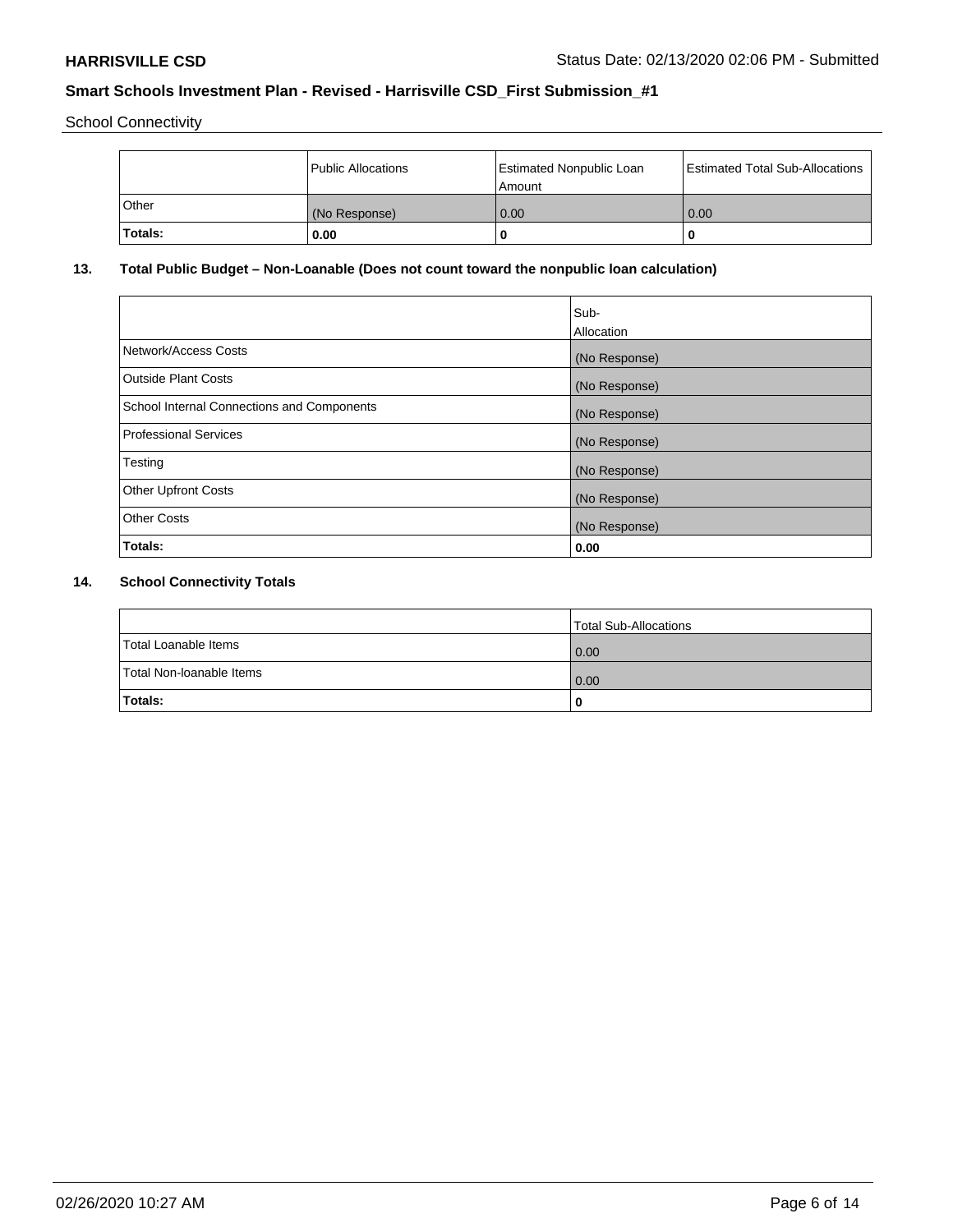Community Connectivity (Broadband and Wireless)

**1. Describe how you intend to use Smart Schools Bond Act funds for high-speed broadband and/or wireless connectivity projects in the community.**

(No Response)

**2. Please describe how the proposed project(s) will promote student achievement and increase student and/or staff access to the Internet in a manner that enhances student learning and/or instruction outside of the school day and/or school building.**

(No Response)

**3. Community connectivity projects must comply with all the necessary local building codes and regulations (building and related permits are not required prior to plan submission).**

 $\Box$  I certify that we will comply with all the necessary local building codes and regulations.

**4. Please describe the physical location of the proposed investment.**

(No Response)

**5. Please provide the initial list of partners participating in the Community Connectivity Broadband Project, along with their Federal Tax Identification (Employer Identification) number.**

| <b>Project Partners</b> | l Federal ID # |
|-------------------------|----------------|
| (No Response)           | (No Response)  |

**6. Please detail the type, quantity, per unit cost and total cost of the eligible items under each sub-category.**

| Select the allowable expenditure | Item to be purchased | Quantity      | Cost per Item | <b>Total Cost</b> |
|----------------------------------|----------------------|---------------|---------------|-------------------|
| type.                            |                      |               |               |                   |
| Repeat to add another item under |                      |               |               |                   |
| each type.                       |                      |               |               |                   |
| (No Response)                    | (No Response)        | (No Response) | (No Response) | 0.00              |
|                                  |                      | o             | 0.00          |                   |

**7. If you are submitting an allocation for Community Connectivity, complete this table.**

**Note that the calculated Total at the bottom of the table must equal the Total allocation for this category that you entered in the SSIP Overview overall budget.**

|                                    | Sub-Allocation |
|------------------------------------|----------------|
| Network/Access Costs               | (No Response)  |
| Outside Plant Costs                | (No Response)  |
| <b>Tower Costs</b>                 | (No Response)  |
| <b>Customer Premises Equipment</b> | (No Response)  |
| <b>Professional Services</b>       | (No Response)  |
| Testing                            | (No Response)  |
| <b>Other Upfront Costs</b>         | (No Response)  |
| <b>Other Costs</b>                 | (No Response)  |
| Totals:                            | 0.00           |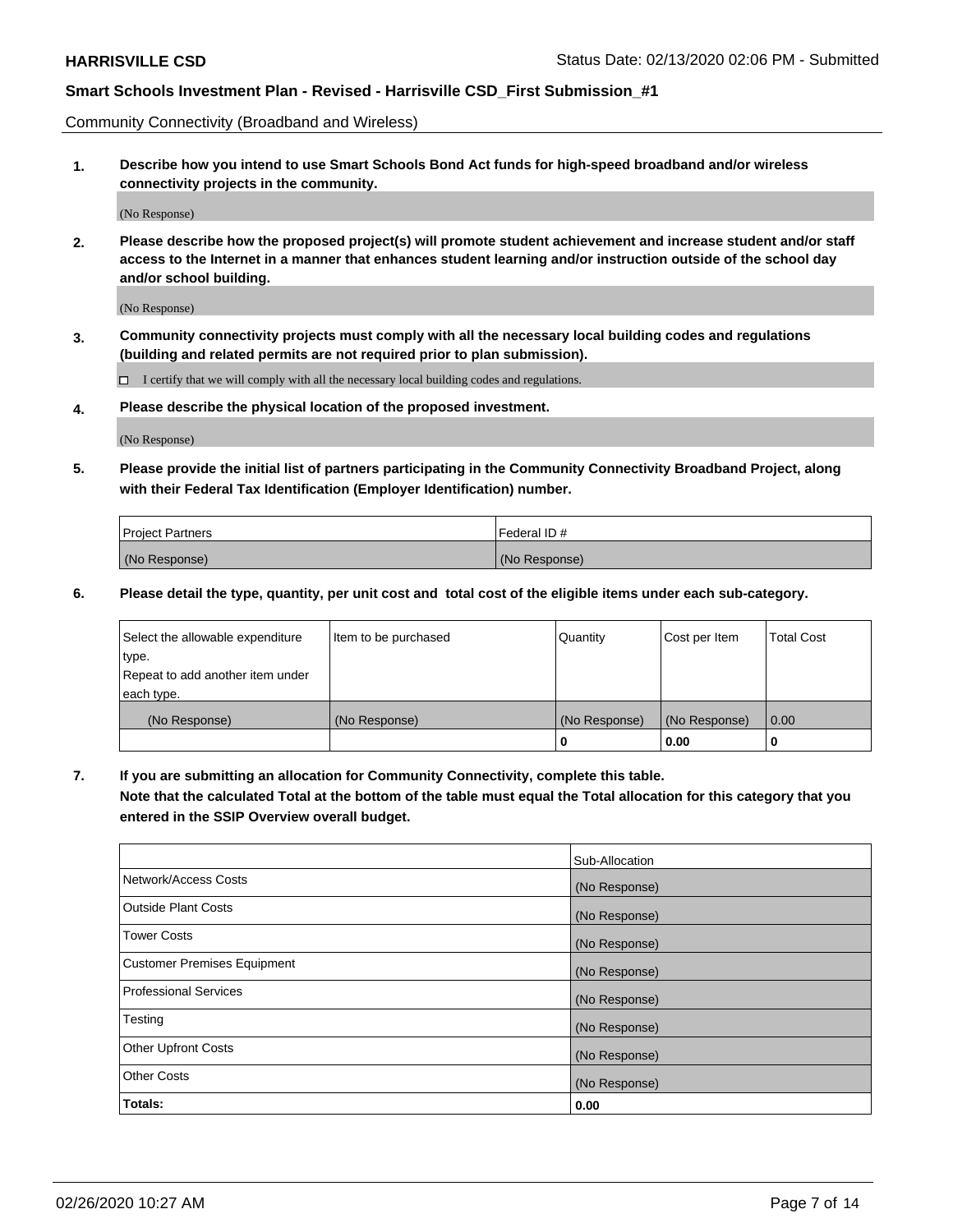### Classroom Learning Technology

**1. In order for students and faculty to receive the maximum benefit from the technology made available under the Smart Schools Bond Act, their school buildings must possess sufficient connectivity infrastructure to ensure that devices can be used during the school day. Smart Schools Investment Plans must demonstrate that sufficient infrastructure that meets the Federal Communications Commission's 100 Mbps per 1,000 students standard currently exists in the buildings where new devices will be deployed, or is a planned use of a portion of Smart Schools Bond Act funds, or is under development through another funding source. Smart Schools Bond Act funds used for technology infrastructure or classroom technology investments must increase the number of school buildings that meet or exceed the minimum speed standard of 100 Mbps per 1,000 students and staff within 12 months. This standard may be met on either a contracted 24/7 firm service or a**

- **"burstable" capability. If the standard is met under the burstable criteria, it must be:**
- **1. Specifically codified in a service contract with a provider, and**

**2. Guaranteed to be available to all students and devices as needed, particularly during periods of high demand, such as computer-based testing (CBT) periods.**

**Please describe how your district already meets or is planning to meet this standard within 12 months of plan submission.**

(No Response)

- **1a. If a district believes that it will be impossible to meet this standard within 12 months, it may apply for a waiver of this requirement, as described on the Smart Schools website. The waiver must be filed and approved by SED prior to submitting this survey.**
	- By checking this box, you are certifying that the school district has an approved waiver of this requirement on file with the New York State Education Department.
- **2. Connectivity Speed Calculator (Required). If the district currently meets the required speed, enter "Currently Met" in the last box: Expected Date When Required Speed Will be Met.**

|                  | l Number of     | Required Speed | Current Speed in | <b>Expected Speed</b> | <b>Expected Date</b>                |
|------------------|-----------------|----------------|------------------|-----------------------|-------------------------------------|
|                  | <b>Students</b> | l in Mbps      | l Mbps           | to be Attained        | When Required                       |
|                  |                 |                |                  |                       | Within 12 Months  Speed Will be Met |
| Calculated Speed | (No Response)   | 0.00           | (No Response)    | l (No Response)       | (No Response)                       |

**3. If the district wishes to have students and staff access the Internet from wireless devices within the school building, or in close proximity to it, it must first ensure that it has a robust Wi-Fi network in place that has sufficient bandwidth to meet user demand.**

**Please describe how you have quantified this demand and how you plan to meet this demand.**

(No Response)

**4. All New York State public school districts are required to complete and submit an Instructional Technology Plan survey to the New York State Education Department in compliance with Section 753 of the Education Law and per Part 100.12 of the Commissioner's Regulations.**

**Districts that include educational technology purchases as part of their Smart Schools Investment Plan must have a submitted and approved Instructional Technology Plan survey on file with the New York State Education Department.**

- By checking this box, you are certifying that the school district has an approved Instructional Technology Plan survey on file with the New York State Education Department.
- **5. Describe the devices you intend to purchase and their compatibility with existing or planned platforms or systems. Specifically address the adequacy of each facility's electrical, HVAC and other infrastructure necessary to install and support the operation of the planned technology.**

(No Response)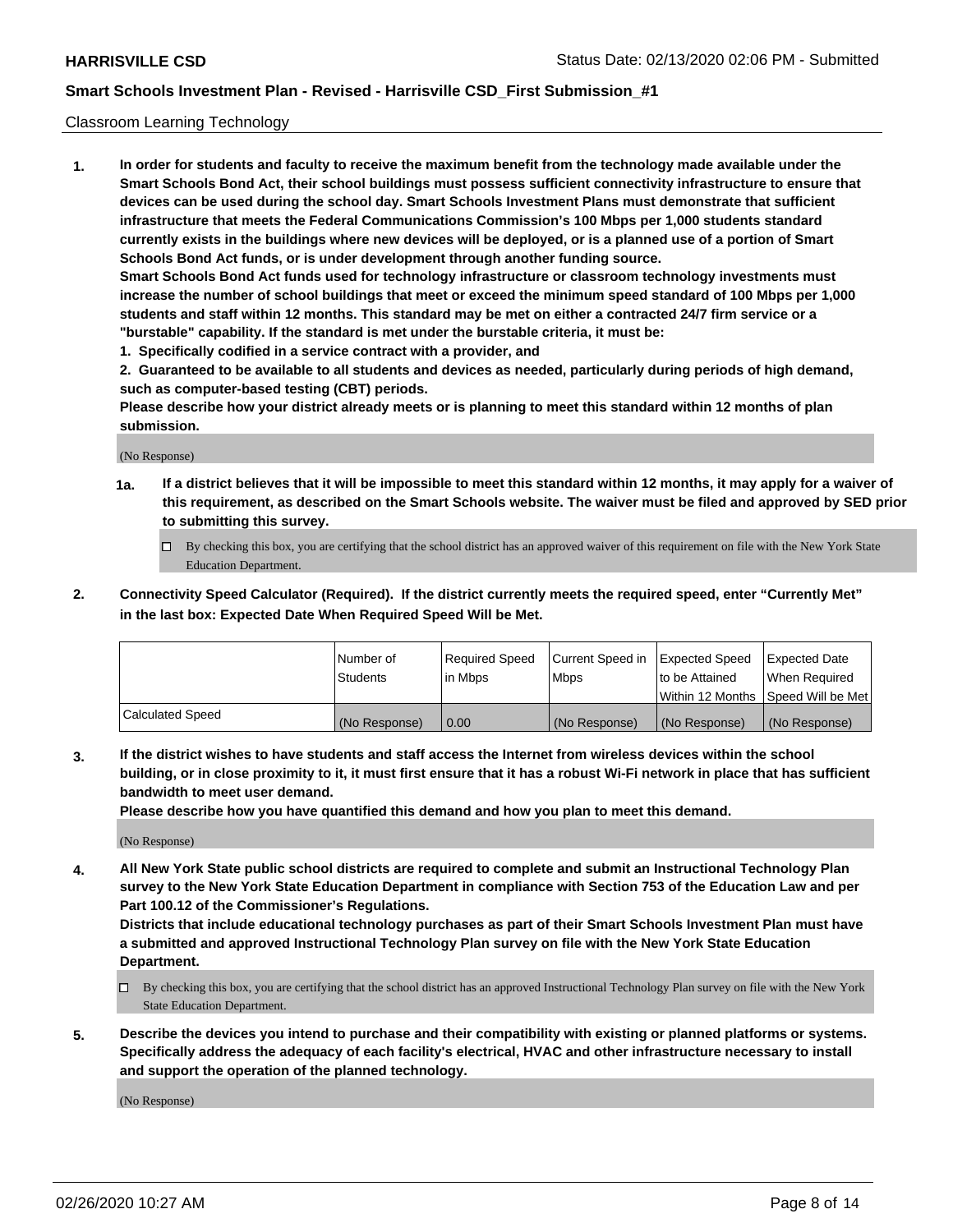### Classroom Learning Technology

- **6. Describe how the proposed technology purchases will:**
	- **> enhance differentiated instruction;**
	- **> expand student learning inside and outside the classroom;**
	- **> benefit students with disabilities and English language learners; and**
	- **> contribute to the reduction of other learning gaps that have been identified within the district.**

**The expectation is that districts will place a priority on addressing the needs of students who struggle to succeed in a rigorous curriculum. Responses in this section should specifically address this concern and align with the district's Instructional Technology Plan (in particular Question 2 of E. Curriculum and Instruction: "Does the district's instructional technology plan address the needs of students with disabilities to ensure equitable access to instruction, materials and assessments?" and Question 3 of the same section: "Does the district's instructional technology plan address the provision of assistive technology specifically for students with disabilities to ensure access to and participation in the general curriculum?")**

**In addition, describe how the district ensures equitable access to instruction, materials and assessments and participation in the general curriculum for both SWD and English Language Learners/Multilingual Learners (ELL/MLL) students.**

(No Response)

**7. Where appropriate, describe how the proposed technology purchases will enhance ongoing communication with parents and other stakeholders and help the district facilitate technology-based regional partnerships, including distance learning and other efforts.**

(No Response)

**8. Describe the district's plan to provide professional development to ensure that administrators, teachers and staff can employ the technology purchased to enhance instruction successfully.**

**Note: This response should be aligned and expanded upon in accordance with your district's response to Question 1 of F. Professional Development of your Instructional Technology Plan: "Please provide a summary of professional development offered to teachers and staff, for the time period covered by this plan, to support technology to enhance teaching and learning. Please include topics, audience and method of delivery within your summary."**

(No Response)

- **9. Districts must contact one of the SUNY/CUNY teacher preparation programs listed on the document on the left side of the page that supplies the largest number of the district's new teachers to request advice on innovative uses and best practices at the intersection of pedagogy and educational technology.**
	- By checking this box, you certify that you have contacted the SUNY/CUNY teacher preparation program that supplies the largest number of your new teachers to request advice on these issues.
	- **9a. Please enter the name of the SUNY or CUNY Institution that you contacted.**

(No Response)

**9b. Enter the primary Institution phone number.**

(No Response)

**9c. Enter the name of the contact person with whom you consulted and/or will be collaborating with on innovative uses of technology and best practices.**

(No Response)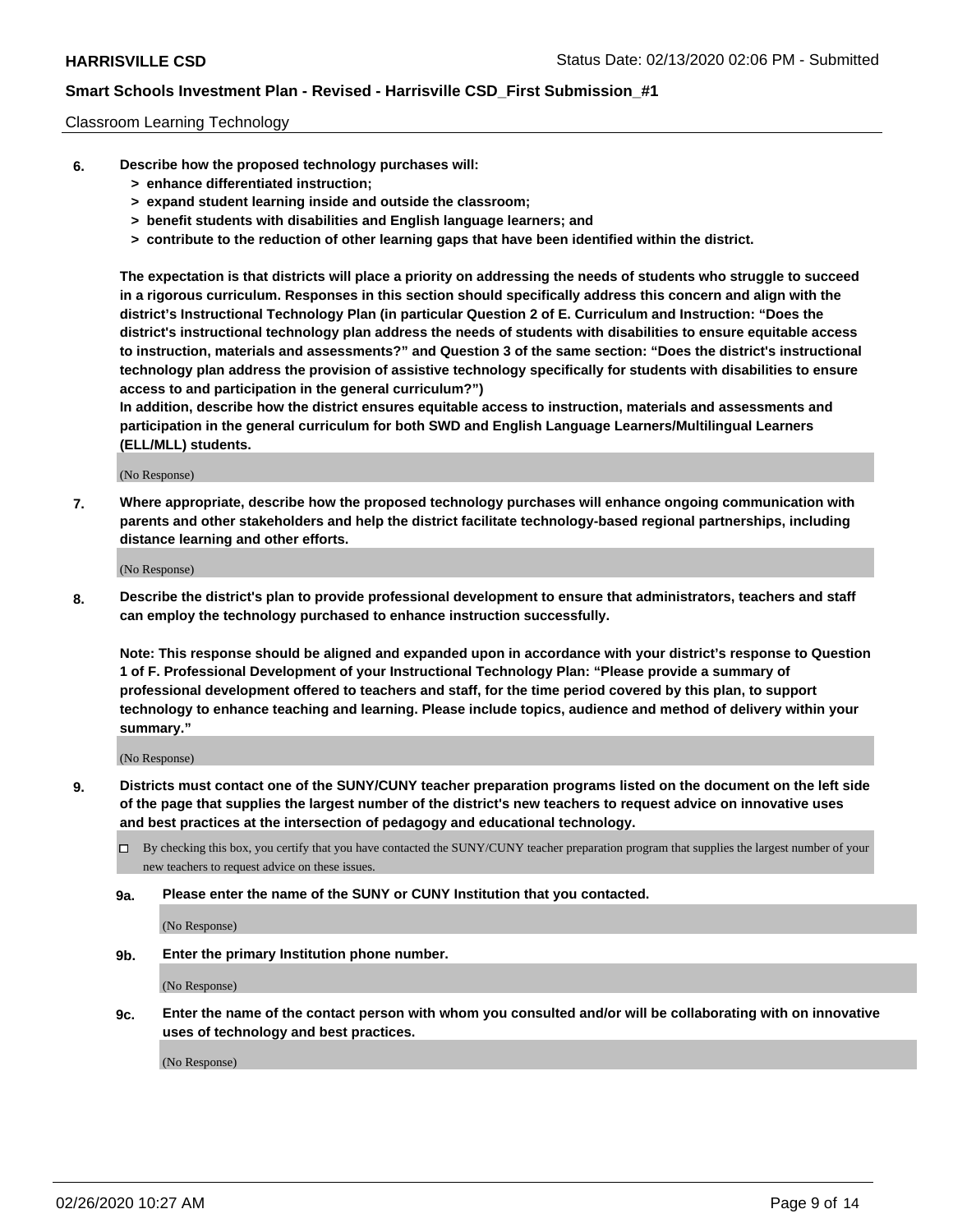### Classroom Learning Technology

**10. To ensure the sustainability of technology purchases made with Smart Schools funds, districts must demonstrate a long-term plan to maintain and replace technology purchases supported by Smart Schools Bond Act funds. This sustainability plan shall demonstrate a district's capacity to support recurring costs of use that are ineligible for Smart Schools Bond Act funding such as device maintenance, technical support, Internet and wireless fees, maintenance of hotspots, staff professional development, building maintenance and the replacement of incidental items. Further, such a sustainability plan shall include a long-term plan for the replacement of purchased devices and equipment at the end of their useful life with other funding sources.**

 $\Box$  By checking this box, you certify that the district has a sustainability plan as described above.

**11. Districts must ensure that devices purchased with Smart Schools Bond funds will be distributed, prepared for use, maintained and supported appropriately. Districts must maintain detailed device inventories in accordance with generally accepted accounting principles.**

By checking this box, you certify that the district has a distribution and inventory management plan and system in place.

#### **12. Please detail the type, quantity, per unit cost and total cost of the eligible items under each sub-category.**

| Select the allowable expenditure<br>type.<br>Repeat to add another item under | Item to be Purchased | Quantity      | Cost per Item | <b>Total Cost</b> |
|-------------------------------------------------------------------------------|----------------------|---------------|---------------|-------------------|
| each type.<br>(No Response)                                                   | (No Response)        | (No Response) | (No Response) | 0.00              |
|                                                                               |                      | 0             | 0.00          |                   |

### **13. Final 2014-15 BEDS Enrollment to calculate Nonpublic Sharing Requirement (no changes allowed.)**

|              | l Public Enrollment | <b>Nonpublic Enrollment</b> | <b>Total Enrollment</b> | Nonpublic<br>l Percentage |
|--------------|---------------------|-----------------------------|-------------------------|---------------------------|
| l Enrollment | 390                 |                             | 390.00                  | 0.00                      |

### **14. If you are submitting an allocation for Classroom Learning Technology complete this table.**

|                         | Public School Sub-Allocation | <b>Estimated Nonpublic Loan</b><br>Amount<br>(Based on Percentage Above) | Estimated Total Public and<br>Nonpublic Sub-Allocation |
|-------------------------|------------------------------|--------------------------------------------------------------------------|--------------------------------------------------------|
| Interactive Whiteboards | (No Response)                | 0.00                                                                     | 0.00                                                   |
| Computer Servers        | (No Response)                | 0.00                                                                     | 0.00                                                   |
| Desktop Computers       | (No Response)                | 0.00                                                                     | 0.00                                                   |
| <b>Laptop Computers</b> | (No Response)                | 0.00                                                                     | 0.00                                                   |
| <b>Tablet Computers</b> | (No Response)                | 0.00                                                                     | 0.00                                                   |
| Other Costs             | (No Response)                | 0.00                                                                     | 0.00                                                   |
| Totals:                 | 0.00                         | 0                                                                        | 0                                                      |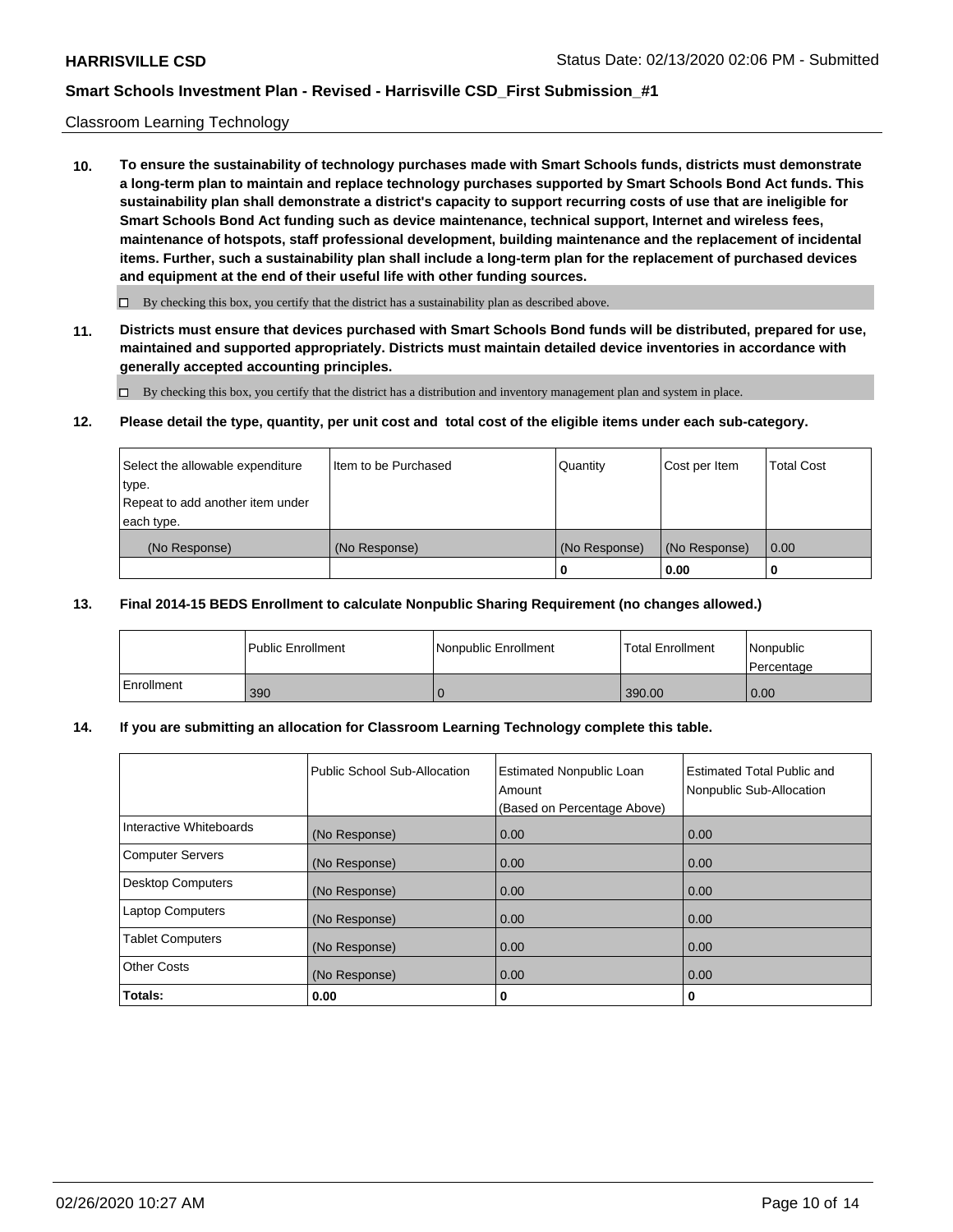#### Pre-Kindergarten Classrooms

**1. Provide information regarding how and where the district is currently serving pre-kindergarten students and justify the need for additional space with enrollment projections over 3 years.**

(No Response)

- **2. Describe the district's plan to construct, enhance or modernize education facilities to accommodate prekindergarten programs. Such plans must include:**
	- **Specific descriptions of what the district intends to do to each space;**
	- **An affirmation that new pre-kindergarten classrooms will contain a minimum of 900 square feet per classroom;**
	- **The number of classrooms involved;**
	- **The approximate construction costs per classroom; and**
	- **Confirmation that the space is district-owned or has a long-term lease that exceeds the probable useful life of the improvements.**

(No Response)

**3. Smart Schools Bond Act funds may only be used for capital construction costs. Describe the type and amount of additional funds that will be required to support ineligible ongoing costs (e.g. instruction, supplies) associated with any additional pre-kindergarten classrooms that the district plans to add.**

(No Response)

**4. All plans and specifications for the erection, repair, enlargement or remodeling of school buildings in any public school district in the State must be reviewed and approved by the Commissioner. Districts that plan capital projects using their Smart Schools Bond Act funds will undergo a Preliminary Review Process by the Office of Facilities Planning.**

**Please indicate on a separate row each project number given to you by the Office of Facilities Planning.**

| Project Number |  |
|----------------|--|
| (No Response)  |  |
|                |  |

**5. Please detail the type, quantity, per unit cost and total cost of the eligible items under each sub-category.**

| Select the allowable expenditure | Item to be purchased | Quantity      | Cost per Item | <b>Total Cost</b> |
|----------------------------------|----------------------|---------------|---------------|-------------------|
| type.                            |                      |               |               |                   |
| Repeat to add another item under |                      |               |               |                   |
| each type.                       |                      |               |               |                   |
| (No Response)                    | (No Response)        | (No Response) | (No Response) | 0.00              |
|                                  |                      | U             | 0.00          |                   |

**6. If you have made an allocation for Pre-Kindergarten Classrooms, complete this table. Note that the calculated Total at the bottom of the table must equal the Total allocation for this category that you entered in the SSIP Overview overall budget.**

|                                          | Sub-Allocation |
|------------------------------------------|----------------|
| Construct Pre-K Classrooms               | (No Response)  |
| Enhance/Modernize Educational Facilities | (No Response)  |
| <b>Other Costs</b>                       | (No Response)  |
| Totals:                                  | 0.00           |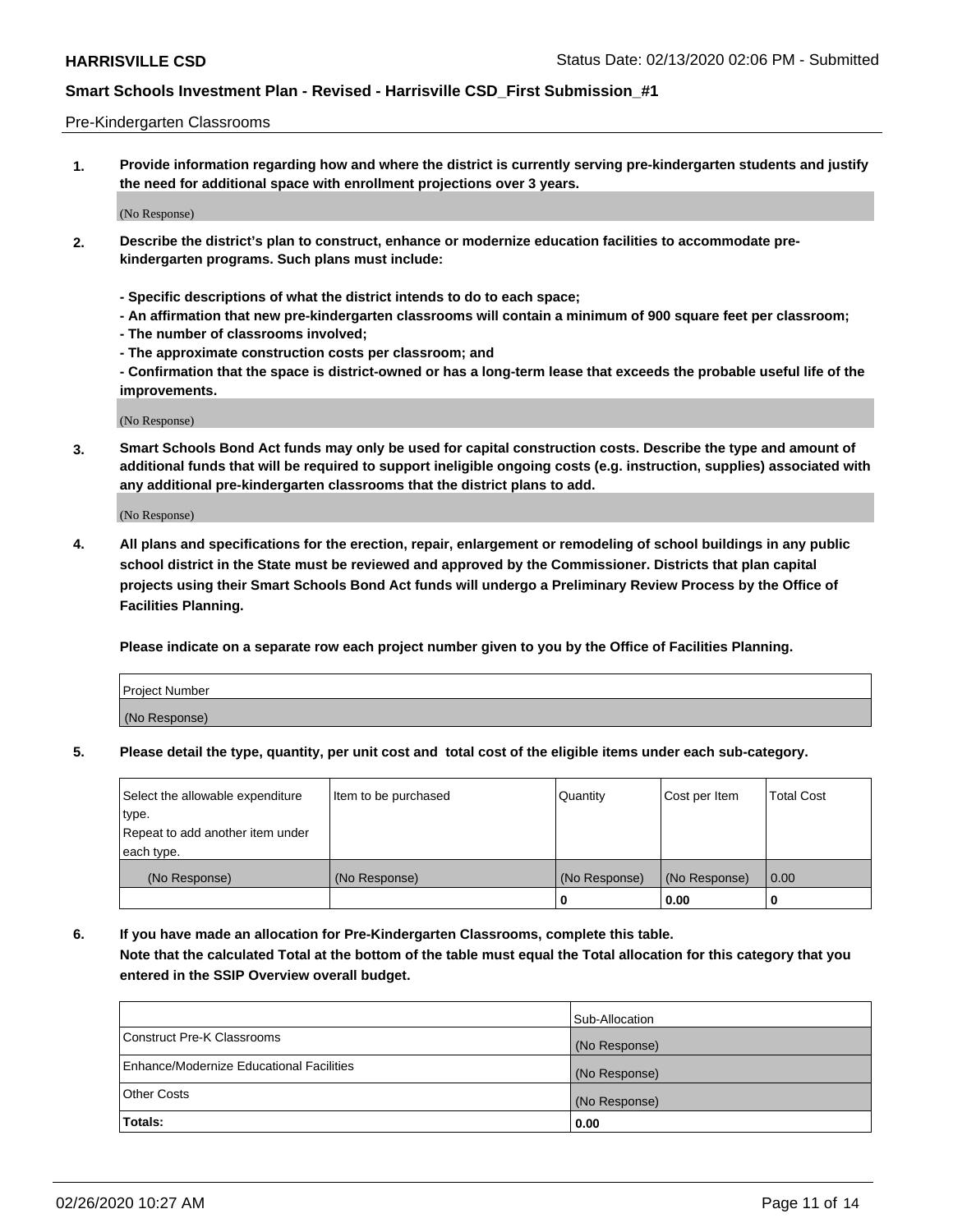Replace Transportable Classrooms

**1. Describe the district's plan to construct, enhance or modernize education facilities to provide high-quality instructional space by replacing transportable classrooms.**

(No Response)

**2. All plans and specifications for the erection, repair, enlargement or remodeling of school buildings in any public school district in the State must be reviewed and approved by the Commissioner. Districts that plan capital projects using their Smart Schools Bond Act funds will undergo a Preliminary Review Process by the Office of Facilities Planning.**

**Please indicate on a separate row each project number given to you by the Office of Facilities Planning.**

| Project Number |  |
|----------------|--|
|                |  |
| (No Response)  |  |

**3. For large projects that seek to blend Smart Schools Bond Act dollars with other funds, please note that Smart Schools Bond Act funds can be allocated on a pro rata basis depending on the number of new classrooms built that directly replace transportable classroom units.**

**If a district seeks to blend Smart Schools Bond Act dollars with other funds describe below what other funds are being used and what portion of the money will be Smart Schools Bond Act funds.**

(No Response)

**4. Please detail the type, quantity, per unit cost and total cost of the eligible items under each sub-category.**

| Select the allowable expenditure | Item to be purchased | Quantity      | Cost per Item | Total Cost |
|----------------------------------|----------------------|---------------|---------------|------------|
| ∣type.                           |                      |               |               |            |
| Repeat to add another item under |                      |               |               |            |
| each type.                       |                      |               |               |            |
| (No Response)                    | (No Response)        | (No Response) | (No Response) | 0.00       |
|                                  |                      | u             | 0.00          |            |

**5. If you have made an allocation for Replace Transportable Classrooms, complete this table. Note that the calculated Total at the bottom of the table must equal the Total allocation for this category that you entered in the SSIP Overview overall budget.**

|                                                | Sub-Allocation |
|------------------------------------------------|----------------|
| Construct New Instructional Space              | (No Response)  |
| Enhance/Modernize Existing Instructional Space | (No Response)  |
| Other Costs                                    | (No Response)  |
| Totals:                                        | 0.00           |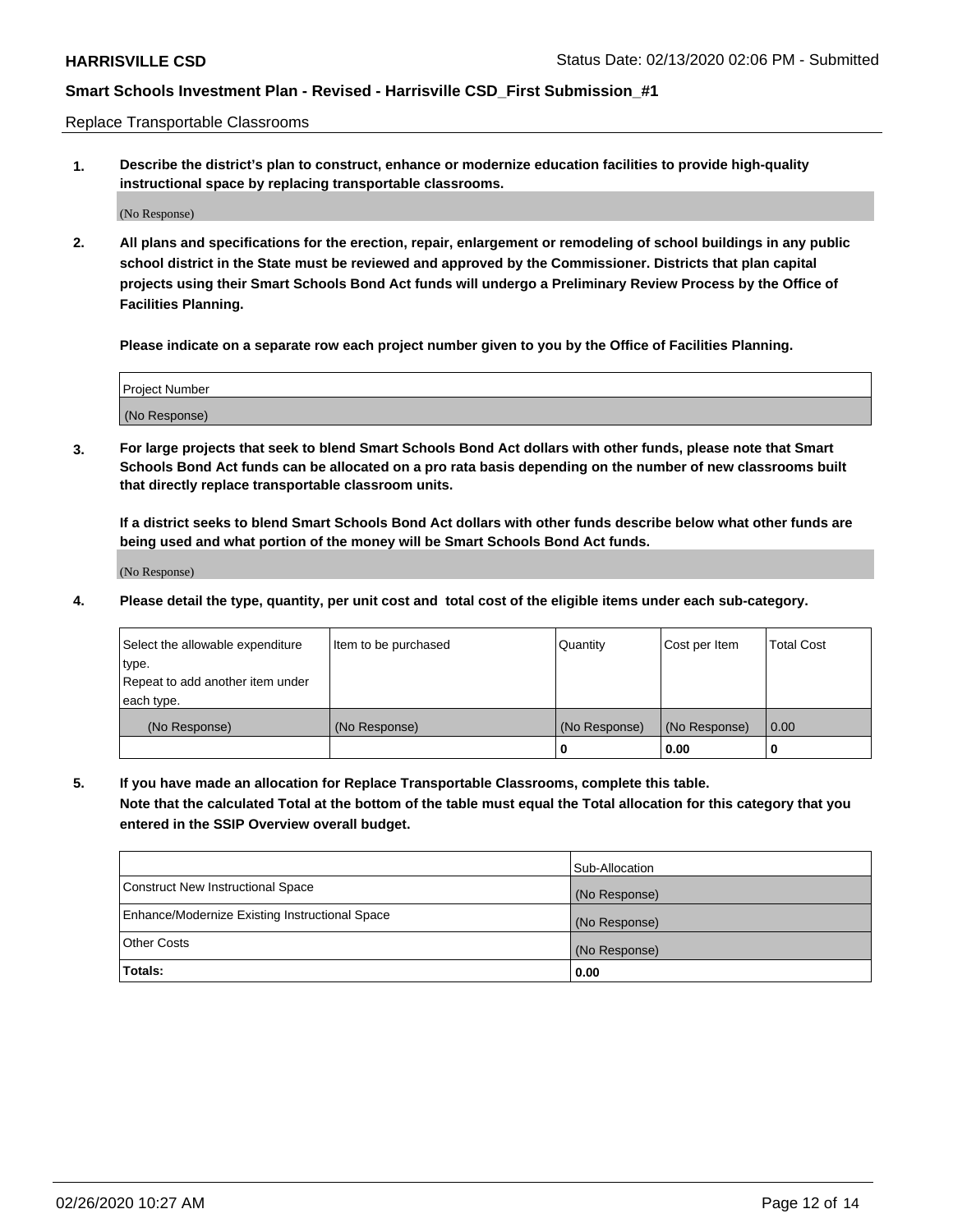### High-Tech Security Features

**1. Describe how you intend to use Smart Schools Bond Act funds to install high-tech security features in school buildings and on school campuses.**

•Acquisition of door monitoring and access control system • Acquisition of door contacts and alarm input panels • Access control system acquisition • Acquisition of card reader system for positive access control •Acquisition of intercom system to allow building entry •Replace and upgrade network video recording system and cameras •Installation of above hardware

**2. All plans and specifications for the erection, repair, enlargement or remodeling of school buildings in any public school district in the State must be reviewed and approved by the Commissioner. Smart Schools plans with any expenditures in the High-Tech Security category require a project number from the Office of Facilities Planning. Districts must submit an SSBA LOI and receive project numbers prior to submitting the SSIP. As indicated on the LOI, some projects may be eligible for a streamlined review and will not require a building permit. Please indicate on a separate row each project number given to you by the Office of Facilities Planning.**

| Project Number        |  |
|-----------------------|--|
| 23-03-01-04-0-001-013 |  |

### **3. Was your project deemed eligible for streamlined Review?**

| □ | Yes |
|---|-----|
| ✔ | No  |

### **4. Include the name and license number of the architect or engineer of record.**

| Name                    | License Number |
|-------------------------|----------------|
| <b>MARCH Associates</b> | 22954          |

### **5. Please detail the type, quantity, per unit cost and total cost of the eligible items under each sub-category.**

| Select the allowable expenditure<br>type. | Item to be purchased                                         | Quantity | Cost per Item | <b>Total Cost</b> |
|-------------------------------------------|--------------------------------------------------------------|----------|---------------|-------------------|
| Repeat to add another item under          |                                                              |          |               |                   |
| each type.                                |                                                              |          |               |                   |
| <b>Entry Control System</b>               | door lock assemblies with hardware<br>and raceways           | 8        | 255.00        | 2,040.00          |
| <b>Electronic Security System</b>         | Labor to install, test, and in-service                       | 650      | 100.00        | 65,000.00         |
| <b>Entry Control System</b>               | magnetic contacts for perimeter door<br>monitoring           | 51       | 50.00         | 2,550.00          |
| <b>Entry Control System</b>               | Required hardware, conduit, raceways,<br>back boxes          | -1       | 3,650.00      | 3,650.00          |
| <b>Electronic Security System</b>         | Interior IP, 3MP, 6mm dome cameras                           | 32       | 950.00        | 30,400.00         |
| <b>Electronic Security System</b>         | Honeywell Vista Series control panel<br>with battery back-up | 1        | 1,850.00      | 1,850.00          |
| <b>Electronic Security System</b>         | 48 inch monitors                                             | 3        | 1,250.00      | 3,750.00          |
| <b>Entry Control System</b>               | HoAlpha Numeric keypad Consoles                              | 8        | 500.00        | 4,000.00          |